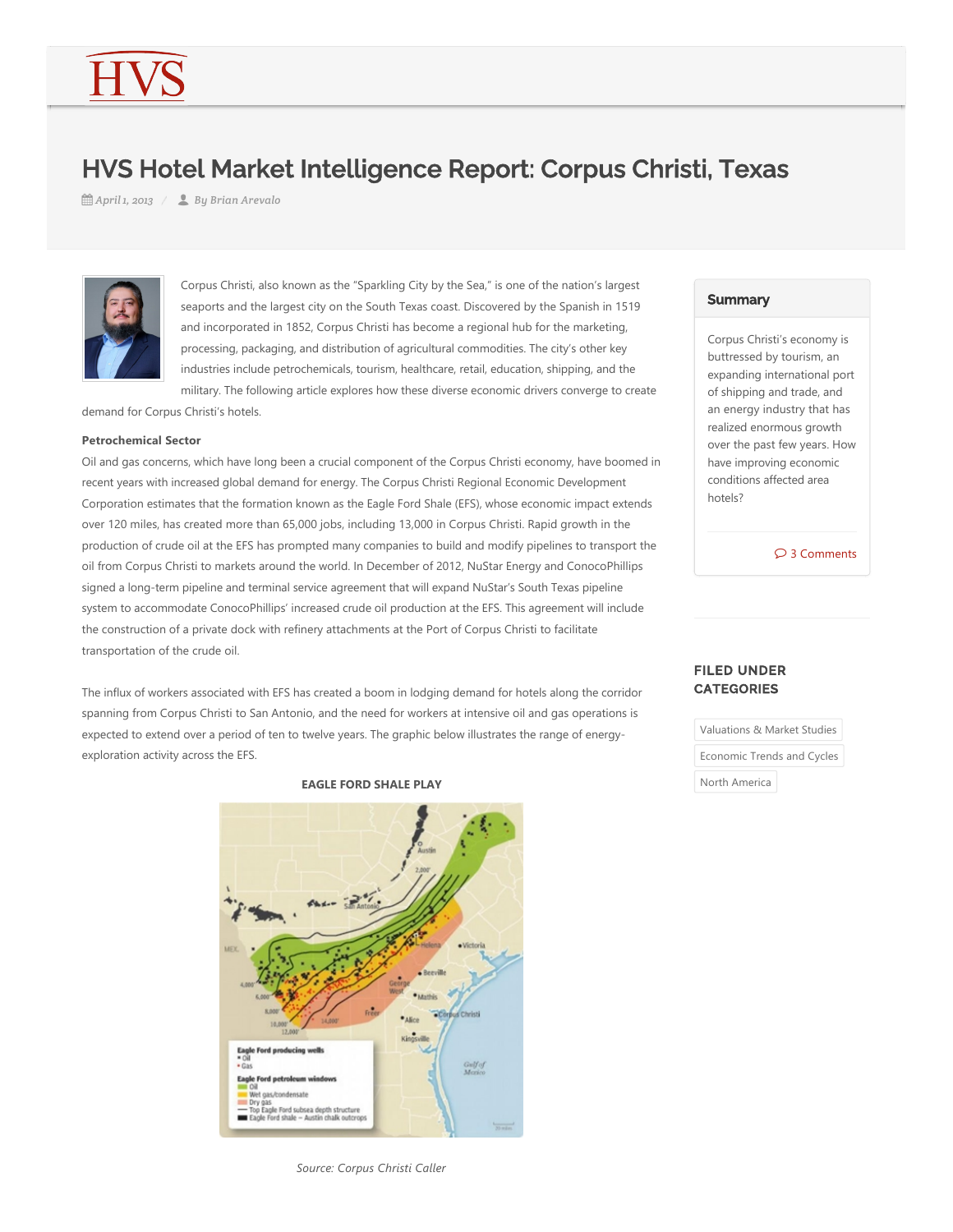Local refinery operations have also experienced strong growth in Corpus Christi. Valero's Bill Greehey Refinery can process 325,000 barrels per day (BPD). Flint Hills Resources operates two refineries in Corpus Christi with a combined processing capacity of approximately 300,000 BPD. The CITGO Corpus Christi Refinery covers 890 acres and processes 165,000 BPD of crude. Energy wholesalers, transporters, and service companies such as Halliburton, Baker Hughes, and C&J Energy Services all maintain large operations in Corpus Christi. These corporate refineries create the bulk of demand for the hotel industry in northwest Corpus Christi.

# **The Port of Corpus Christi**

<span id="page-1-0"></span>The Port of Corpus Christi has also realized significant growth in recent years. The Port of Corpus Christi is the fifth-largest commercial port in the U.S. and the largest Foreign Trade Zone in the nation, at 24,019 acres. A 2010 Economic Impact Study reported that the Port of Corpus Christi generates more than \$3.3 billion in income for workers across Texas and nearly \$1.6 billion in total annual revenues<sup>1</sup>. The completion of two new locks of the Panama Canal, anticipated for 2015, is expected to double the shipping capacity through the canal and thus vastly increase the total annual shipping volume through the Port of Corpus Christi. The enormous increase in energy production at the EFS has also expedited growth and expansion of refineries, shipping terminals, and pipelines at the Port of Corpus Christi.

Many foreign companies are setting up operations around the port. Tianjin Pipe (TPCO) broke ground on a \$1billion manufacturing facility near the Port of Corpus Christi in Gregory, Texas in 2011; the project is scheduled to be completed in phases by the end of 2014. In September of 2012, M&G Group, an Italian plastics company, purchased land to build a \$1‐billion facility over the course of 30 months in Corpus Christi. Along with the hundreds of permanent jobs that these facilities are anticipated to create upon opening, local economic development officials expect that their development will bring more than 4,000 construction workers to the market over the next three years.

#### **Tourism**

The Texas Gulf Coast's warm climate and miles of shore, sights, and attractions draw "winter Texans," spring breakers, and families and couples throughout the year. Seasonal leisure demand, driven mostly by visitors to the beaches of North Padre Island and Mustang Island, supports Corpus Christi hotels during the spring and summer months. Attractions such as the Texas State Aquarium and the USS Lexington also generate leisure demand for the Corpus Christi hotel market.

Prefabrication of parts for a planned Schlitterbahn Waterpark & Resort began in late 2012 in New Braunfels, Texas, where the resort company opened its first park. This \$41‐million resort will comprise a 65‐acre water park with lodging facilities, golf courses, and restaurants. The new park is part of a \$552-million master plan that will eventually include a marina in Lake Padre, as well as new hotels, condominiums, and single‐family homes. Schlitterbahn gained a \$117‐million incentive agreement with the City of Corpus Christi to begin construction on the park by the end of February of 2013. The resort is scheduled to open in March of 2014 and expected to generate significant lodging demand for surrounding hotels.

#### **Hotel Performance**

With the growth spurred by the EFS and other development projects in and around Corpus Christi, lodging demand in the area has increased significantly. Occupancy declined in the market from 2007 through 2009, concurrent with the economic downturn that affected hotel markets nationwide. The escalation of operations at the EFS helped occupancy levels begin to recover in 2010; occupancy hit a new peak in 2011, with continued growth through most of 2012. Average rates for Corpus Christi hotels have been rising as well.

Two Corpus Christi submarkets have shown especially notable growth in demand, occupancy, and average rate. Occupancy in the northwest section of the city, which encompasses seven limited-service hotels proximate to the oil refineries and other oil‐and‐gas support services, bottomed out in 2009 at 45.5%; by year‐end 2010, occupancy finished at 54.6%, rising to 72% in 2011, and continuing to reflect modest growth through 2012. After a period of stagnancy during the recent recession, average rates for this submarket started to improve in 2011, registering in the mid‐\$90s in 2012. The boom in energy production, which resumed in 2010, was the driving force behind the recovery of hotel performance in this submarket.